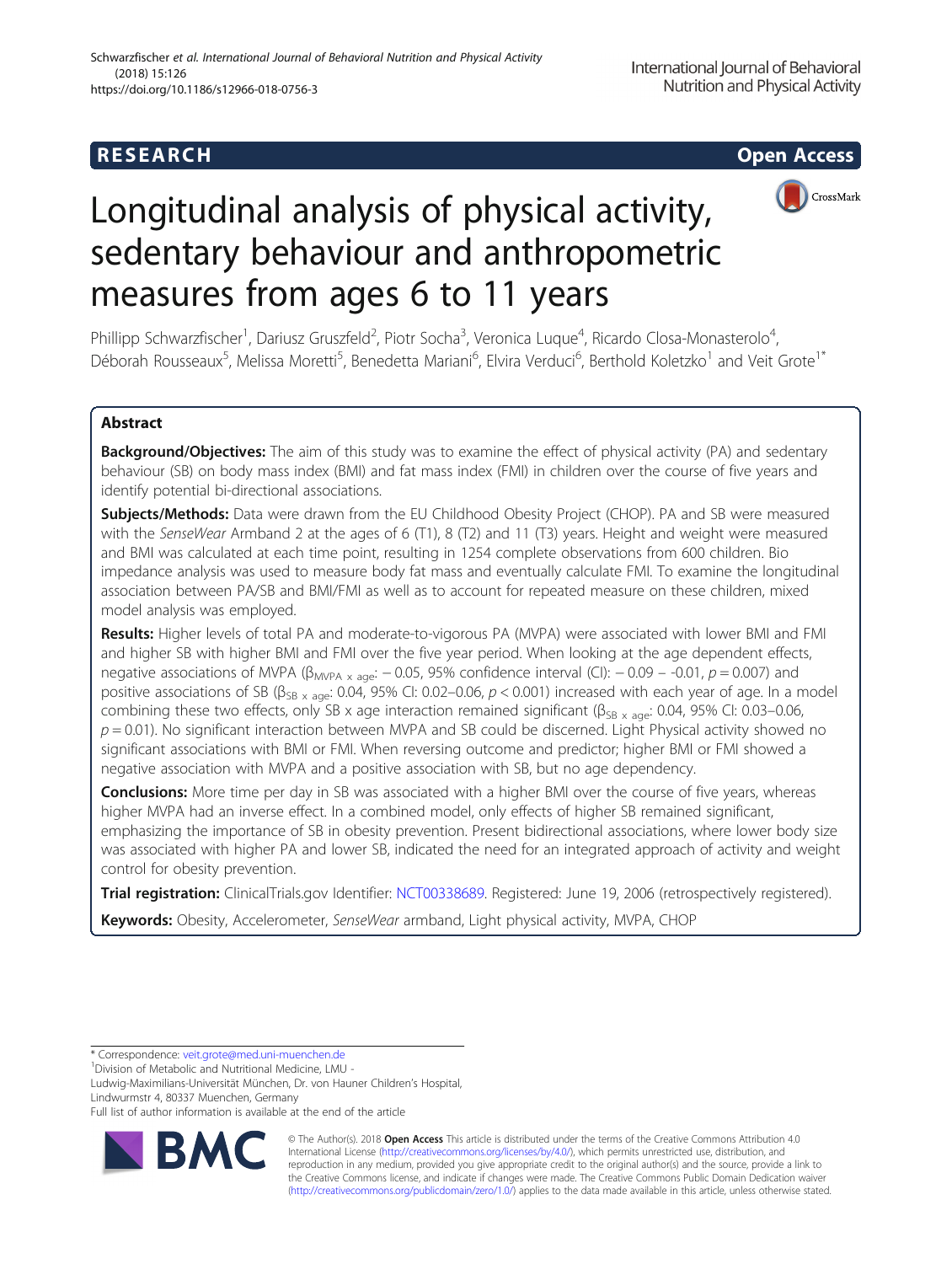## Introduction

The increase of childhood obesity is a major public health problem in Europe and other affluent countries  $[1-3]$  $[1-3]$  $[1-3]$  $[1-3]$ . Changes in childhood movement behaviour might play an important role in childhood obesity risk. High levels of physical activity (PA) are thought to be protective against excess body weight [[4\]](#page-7-0). A recent systematic review showed that sedentary behaviour (SB) is related to many adverse health indicators, including unfavourable body composition [[5](#page-7-0)]. Many of the studies included in the systematic review used subjective methods for measuring SB. Subjective methods can be a good estimate for context-specific SB like screen time, however, device-based methods can provide a more reliable and valid assessment of overall SB [[6\]](#page-7-0).

Overall the associations of PA and SB with obesity are inconsistent  $[7-10]$  $[7-10]$  $[7-10]$  $[7-10]$  $[7-10]$  and there is a lack of high quality studies examining the combined effect of device-based measurements of SB and PA on anthropometric measures. It remains unclear if positive health effects of moderate-to-vigorous PA (MVPA) outweigh negative health effects of high SB. Additionally, the direction of the effects need further clarification, as reversed causality could not be ruled out [[11](#page-7-0)]. Evidence for reverse causality was found in a longitudinal observational analysis of 785 children, with a follow-up of 200 days and device-based measurement of PA [[12\]](#page-7-0). In that study, a higher fat mass index (FMI) at baseline was associated with lower PA and more SB, whereas baseline movement behaviour did not predict any subsequent change of FMI. The results of other prospective observational studies employing device-based PA measurement found a bi-directional association [[13](#page-7-0)] or no association in either direction [[14\]](#page-7-0). Therefore, there is a need for more analyses of bi-directional associations.

This study is a secondary analysis of data from the EU Childhood Obesity Project (CHOP) a multicentre, randomized intervention trial taking place in five European countries. The current study may help to better understand the interplay of PA and SB in development of excess weight, by employing device-based measurement of PA and SB in a long-term cohort study. The primary aim is to examine associations between PA, light PA (LPA), MVPA, SB and the development of body mass index (BMI) and fat mass index (FMI) from 6 to 11 years of age. The secondary aim is to test for potential bi-directional effects of associations.

## Methods

## Study subjects and design

The CHOP study was initially started in 2002 and recruited 1678 infants in Europe during the first 8 weeks of life. This randomized control trial (clinical trial registry: NCT00338689) investigated the influence of higher and lower protein content infant formula during the first year of life on length and weight gain during infancy and childhood. Besides those two intervention groups the study also included an observational group of breastfed children. Its design and outcomes are reported elsewhere [[15](#page-7-0), [16\]](#page-7-0). Data for this analysis were collected during the 6-(T1), 8- (T2) and 11-year (T3) follow-up examinations. Sample collection was coordinated by 5 study teams in 8 municipalities in Germany (Nuremberg, Munich), Italy (Milano), Belgium (Brussels, Liege), Poland (Warsaw) and Spain (Reus, Tarragona). The trial was approved by ethics committees in each study centre and informed consent was obtained by parents. All research was performed in accordance with the Declaration of Helsinki.

## Activity assessment

At each of the three study visits, parents and children participated in accelerometer measurements. SB and PA levels were measured using the SenseWear Armband 2 (Body Media Inc., Pittsburgh, PA, USA). This device is worn over the right triceps muscle and incorporates five sensors: two-axis accelerometer (for movement patterns and step-count), galvanic skin response, skin temperature, near body temperature sensor and heat flux [[17](#page-7-0)]. Recording epoch length were 1 min intervals. Children wore the armband day and night on 3 consecutive days, including one weekday and one weekend day. Valid days were defined as at least 20 h·day<sup>-1</sup> of recording. This time frame was proposed by Trost et al. [[18](#page-7-0)] for accelerometer based studies. Observations are defined as one accelerometer measurement of each child at one of the three time points. Observations with only one day of recording were excluded. Two-day observations showed no differences to 3-day observations and were included in the analysis. Additionally, only observations with at least one weekday and one weekend day were included.

Data from armbands were processed with the Professional InnerView Software 6.1 (Body Media Inc., Pittsburgh, PA) already described elsewhere [\[19](#page-7-0)]. Intensity levels of PA were classified by Metabolic Equivalents of Task (METs): LPA 1.5–3.9 METs and MVPA ≥4 METs  $[20]$  $[20]$ , were total PA included both LPA and MVPA minutes (i.e. > 1.5 METs). Awake minutes below 1.5 METs were seen as SB, in accordance to the cut-off set by the Sedentary Behavior Research Network [[21,](#page-7-0) [22](#page-7-0)]. This definition additional includes the posture component of SB, i.e. sitting and reclined positions. The SenseWear Armband 2 cannot differ between standing and sitting and no direct observations or questionnaire data about activities were available. However, the armband was validated against a posture measuring device in children (11–13 year old) and were found to be accurate in measuring resting activities [\[23](#page-7-0)]. Other validation studies in children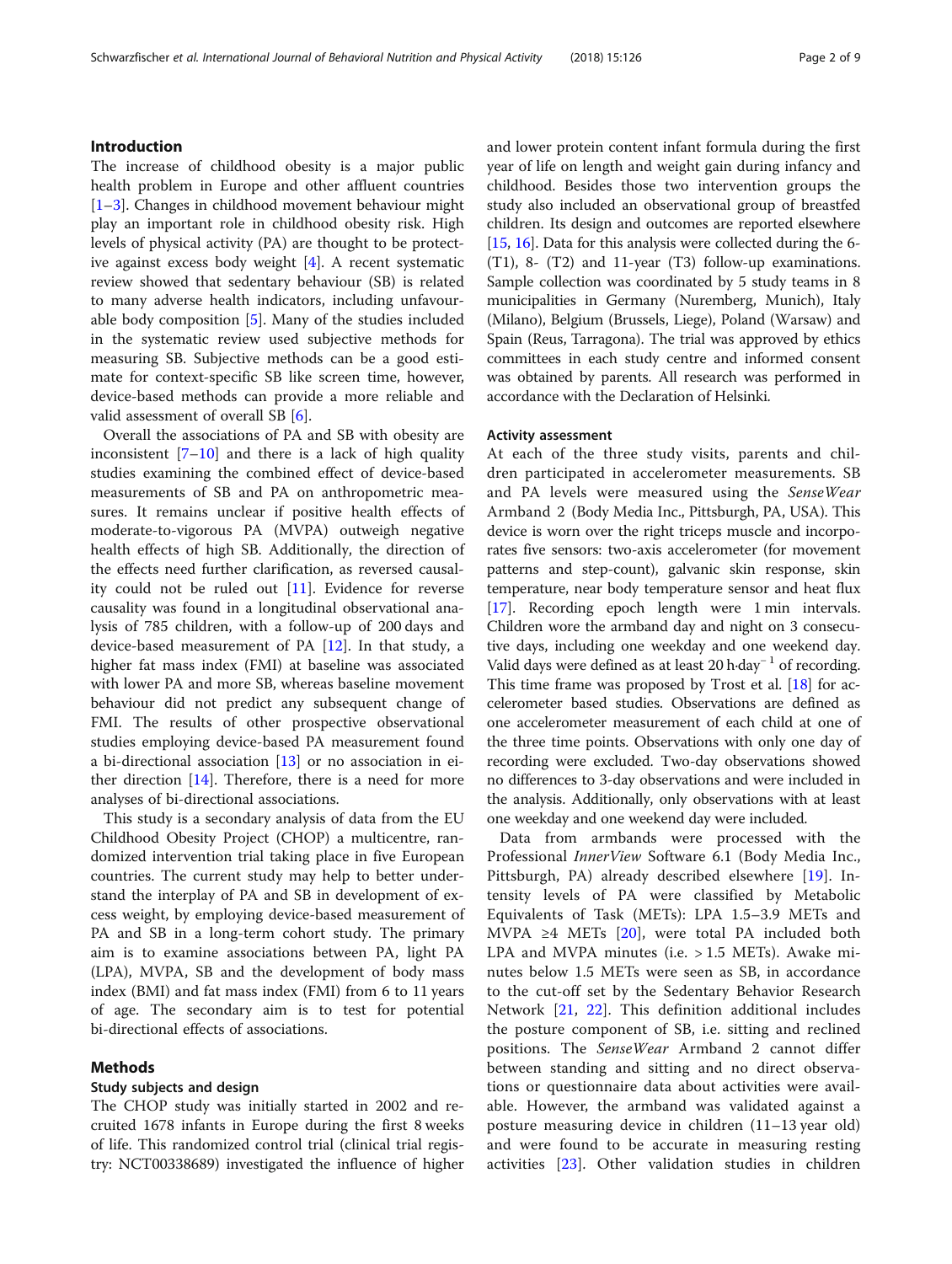showed that the SenseWear InnerView algorithms (version 6.1) used in our study produce valid estimates of energy expenditure for assessing PA and SB in children [\[24](#page-7-0), [25](#page-7-0)].

## Anthropometry

During each follow up visit weight and height measurements were taken. The same scale (SECA 702, seca gmbh & co. kg., Hamburg, Germany) for weight and the same stadiometer (SECA 242, seca gmbh & co. kg., Hamburg, Germany) for height were used in each site. Standard operating procedures relied on the World Health Organisation's Growth Reference Study [\[26](#page-7-0)]. BMI (weight [kg]/height [m]<sup>2</sup>) was calculated. Body fat mass was calculated from bioelectrical impedance assessed in duplicate with the octopolar Tanita BC-418 (Tanita Corporation, Tokyo, Japan). FMI was calculated (total body fat mass [kg]/height  $[m]^2$ ). Measurement with the *Tanita BC-418* was validated for use in 7 year old children from our sample [[27\]](#page-7-0). It was seen that the device can give precise measurements to estimate children's body composition in an epidemiological setting, but should be treated with caution at an individual level.

## Covariates

Gender, intervention group (higher and lower protein infant formula) or breasted group, wear time of device per day and study country data were available for all children. Additional known risk factors for childhood obesity with potential effect on PA and SB were available. This includes birth weight of the child, which was measured by study nurses right after birth or retrieved from medical records. Caloric intake (kcal) was assessed at each time point. While 3-day food protocols were used at T1 and T2, a food frequency questionnaire was used at T3. To facilitate the analysis of this data, tertiles were formed, which represent low, mid and high caloric intake at each time point. At 11 years puberty status was assessed with the 'Pubertal Development Scale' and categorised as 'pre-pubertal' and 'pubertal' [\[28](#page-8-0)].

## Data analyses

Data are reported as mean with standard deviation (SD) for continuous variables and as number (n) and percentage (%) for categorical variables. Mixed models with a random individual intercept and random slope over age were used with either BMI or FMI at T1, T2 and T3 as time variant outcomes. Primarily, the effects of SB, total PA, MVPA and LPA on respective outcomes were modelled separately. We scaled all activities to 60 min/day to ensure meaningful effect sizes and make results of each model comparable. Gender, intervention group and study country were included in all models and additional covariates (birthweight and caloric intake) were added separately and kept for all following models upon improving overall model fit. In a second step, age interactions for each significant main predictors (PA x age, MVPA x age, LPA x age and SB x age) were added, to test for potential age dependent effects. As a last step, MVPA and SB (and their respective interaction with age) were jointly included in one model to test mutual adjusted main effects (Model 1) and age dependent associations (Model 2). To avoid collinearity, we looked at correlations between total PA, SB and MVPA at each time point. Additionally, interaction between SB and MVPA was tested (Model 3). Age was centred to the lowest age of participants, 5.89 years. To test if associations in a mutual adjusted model are moderated by either SB or MVPA, models were replicated only in children with high MVPA or high SB. High MVPA and SB was defined by the highest tertile of the average time in MVPA and SB over the 5 year period (all 3 measurement points). To examine possible bi-directional effects, mixed effects model outcomes (FMI and BMI) and main predictors (SB and MVPA) were reversed and adjusted for age, age<sup>2</sup> (as both SB and MVPA showed a quadratic development with age), gender and country. Interaction of FMI and BMI with age (BMI x age and FMI x age) and other covariates were tested in both models. In FMI and MVPA models, outcomes were log transformed for analysis, due to skewness of residuals. For interpretation, log transformed values were later back transformed. All models were optimized by maximum likelihood estimation and likelihood-ratio tests were used to test for the best model fit.

To assess the influence of missing data, we ran two sensitivity analyses, one with the sample restricted to those with 3 days of accelerometer recording per observation and one with the sample of children with two or more time points. Models were calculated in R using the 'lme4' package. Significance was assumed at an error probability  $< 0.05$ .

## Results

Due to loss to follow-up, the number of children attending follow up visits decreased from 661 children at T1 to 589 children at T2 and 583 children at T3. Participation rate of accelerometer measurement increased from 63.1% at T1 (417 of 661 children) to 70.5% at T2 (415 of 589 children) and 72.4% at T3 (422 of 583 children). In total, 600 children with complete data on BMI and accelerometer data were included in the analysis, resulting in 1254 observations (Table [1](#page-3-0)); 430 children had at least two measurements. FMI was missing in 47 observations, resulting in 1207 valid observations of 586 children. There were no differences in anthropometric data between children, who participated in accelerometer measurement ( $n = 600$ ) and those who did not ( $n = 126$ ).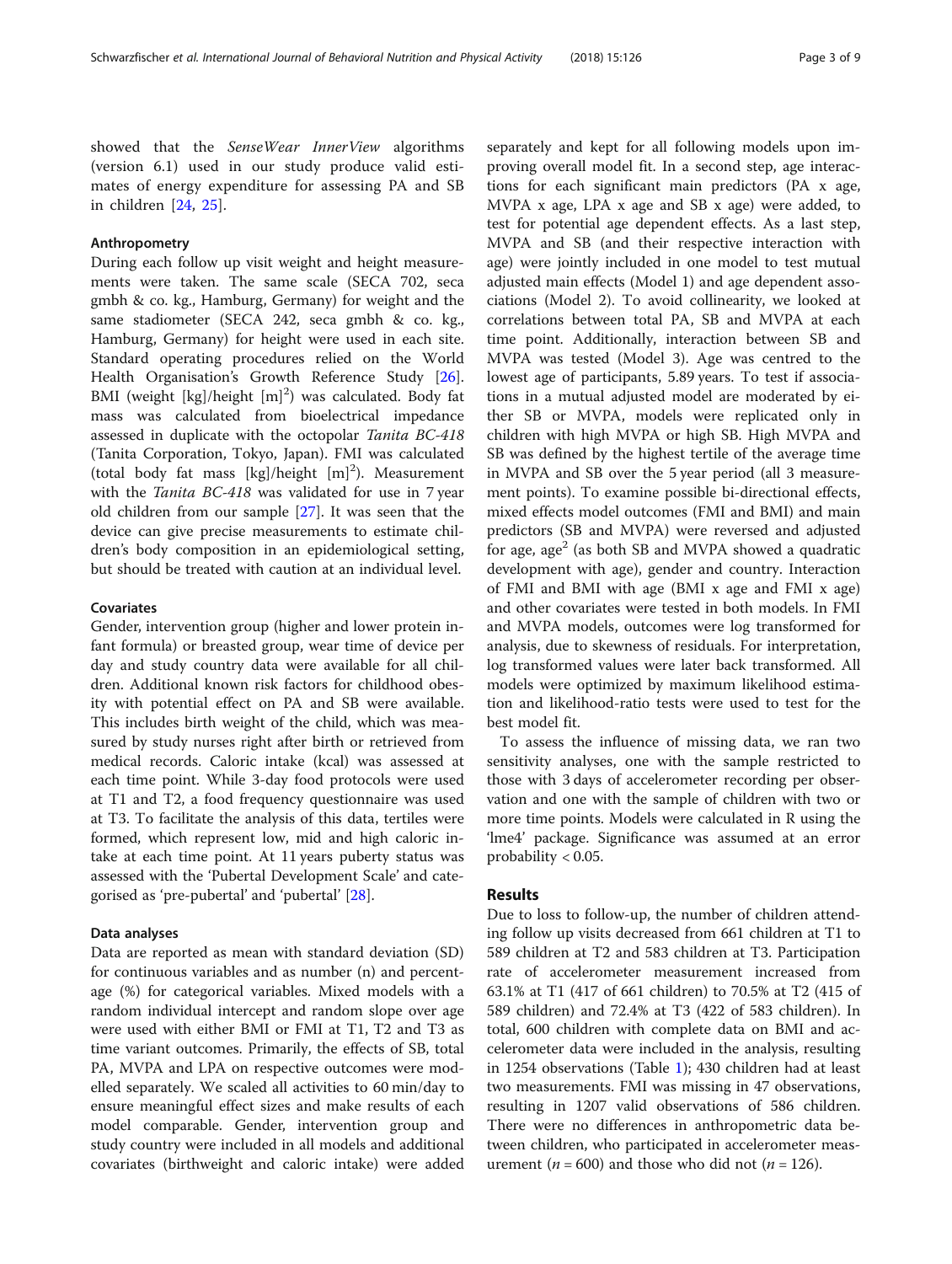Abbreviations: BMI Body mass index, FMI Fat mass index, SB Sedentary behaviour, PA Physical activity, MVPA Moderate-to-vigorous physical activity

BMI mean (SD) 15.9 (2.0) 16.8 (2.6) 18.7 (3.3) FMI mean (SD) 3.4 (1.1) 3.9 (1.6) 4.5 (2.0)

Sedentary mean (SD) 299.0 (79.6) 332.0 (79.9) 406.0 (96.7) PA mean (SD) 532.9 (82.3) 519.8 (80.4) 457.6 (100.6) Light PA mean (SD) 418.3 (69.7) 397.8 (71.8) 373.7 (81.1) MVPA mean (SD) 114.6 (59.5) 122.1 (72.3) 83.9 (53.6)

Table 2 shows the effects of SB, total PA, MVPA and LPA in a mixed model analysis with either BMI or FMI as outcome. In summary, more time spent per day in SB was associated with a  $0.13 \text{ kg/m}^2$  higher BMI ( $p < 0.001$ ) and  $0.05 \text{ kg/m}^2$  higher FMI ( $p < 0.001$ ), whereas PA levels showed inverse associations. Each additional hour in total PA was associated with  $a - 0.11 \text{ kg/m}^2$ reduced BMI ( $p < 0.001$ ) and a – 0.03 kg/m<sup>2</sup> reduced FMI ( $p = 0.001$ ). Similar results were seen for MVPA with BMI and FMI with slightly lager effect sizes. Time in LPA showed no significant results. Adding caloric intake and puberty status showed no improvement of model fit. Birthweight improved model fit of BMI models and thus was included in all BMI outcome models.

Table [3](#page-4-0) shows the age dependent associations between time in PA levels, SB and anthropometric measures. An additional 60 min/day of MVPA were associated with an  $0.05 \text{ kg/m}^2$  lower BMI per year ( $p = 0.006$ ) and 60 min more SB per day were associated with a  $0.04 \text{ kg/m}^2$ higher BMI per year  $(p < 0.001)$ . Interaction between

Table 2 Mixed model estimates of the association between SB and PA levels and anthropometric measures

|           |      | BMI                            |       |      | <b>FMI</b>                |     |
|-----------|------|--------------------------------|-------|------|---------------------------|-----|
|           | ß    | 95% CI                         |       | ß    | 95% CI                    |     |
| <b>SB</b> | 0.13 | $0.07 - 0.19$                  | $***$ | 0.05 | $0.03 - 0.06$             | *** |
|           |      | Total PA $-0.11 - 0.17 - 0.05$ |       |      | *** $-0.03 - 0.06 - 0.01$ | **  |
| MVPA      |      | $-0.14 - 0.21 - 0.08$          | ***   |      | $-0.05 - 0.08 - 0.03$     | *** |
| I PA      |      | $0.00 -0.07 - 0.06$            |       | 0.00 | $0.03 - 0.03$             |     |

Abbreviations: SB Sedentary behaviour per 60 min/day, Total PA Total physical activity per 60 min/day, MVPA Moderate-to-vigorous PA per 60 min/day, LPA Light PA in 60 min/day, BMI Body mass index (kg/m<sup>2</sup>), FMI Fat mass index(kg/m<sup>2</sup>), CI Confidence interval

Data were analysed with the use of 8 separate mixed models, adjusted for covariates intervention group, gender, wear time and country  $*P < 0.05$ ,  $*P < 0.01$ ,  $**P < 0.001$ 

total PA and age was not significant ( $p = 0.080$ ). Association of total PA, MVPA and FMI did not significantly differ with age.

Total PA and SB were highly correlated at all time points  $(r > 0.75)$  and were not included in a combined model. As correlation between MVPA and SB was low to medium at each time point (T1:  $r = -0.45$ ,  $p < 0.001$ ; T2:  $r = -0.45$ ,  $p < 0.001$ ; T3:  $r = -0.55$ ,  $p < 0.001$ ) we included both in a combined model. Table [4](#page-4-0) shows the results of this joint analysis. Model 1 shows the main effects. Both MVPA and SB remained significant with similar effects sizes in opposite directions ( $\beta_{MVPA}$ :  $-0.10$ , 95% CI:  $-0.17 - 0.02$ ,  $p = 0.014$ ;  $\beta_{\text{SR}}$ : 0.09, 95% CI: 0.03-0.16,  $p = 0.013$ ). When including age interactions in model 2, only SB x age remained significant ( $\beta_{SB}$ : 0.01, 95% CI: -0.08 – 0.10,  $p = 0.824$ ;  $\beta_{SB}$  <sub>x age</sub>: 0.03, 95% CI: 0.01–0.05,  $p = 0.012$ ). Testing for an interaction between SB and MVPA showed a negative association with BMI, but was not significant ( $\beta_{SB \, x \, MVPA}$ : -0.02, 95% CI: -0.06 – 0.02,  $p = 0.275$ ; Table [4,](#page-4-0) Model 3). Analysis of effects of SB and SB age interaction in a sample of children with high MVPA can be found in Additional file [1](#page-6-0): Table S1. In summary moderating effects of MVPA can be ruled out, even though significance for the SB x age interactions were lost ( $β_{SB} x$  age (high MVPA): 0.03, 95% CI: -0.00 – 0.06,  $p = 0.074$ ). This was probably caused by loss of power ( $n = 200$ ) due to splitting the sample in tertiles.

When reversing outcome and predictor, higher FMI and BMI were associated with higher levels of SB ( $\beta_{\text{BMI}}$ : 6.26, 95% CI: 4.27-8.25, p < 0.001; β<sub>FMI</sub>: 12.05, 95% CI: 8.64-15.47,  $p < 0.001$ ), but no significant age interactions (BMI x age, FMI x age) were found. Similar results were seen for MVPA outcome models ( $β_{BMI}$ : -7.61, 95% CI: -8.07 – -3.04,  $p < 0.001$ ;  $\beta_{\text{FMI}}$ : -9.09, 95% CI: -11.95 – -7.14,  $p < 0.001$ ), with no significant age interactions.

Sensitivity analysis on the per-protocol subsample with 3 days of recording (1090 observations, 566 children) was performed with all models. Significance did not change in all BMI and FMI models and only slight changes in estimates were seen. Further analyses were repeated with children who participated at least 2 time points (1084 observations, 430 children) and similar results were achieved with only slight changes of estimates and associations remaining significant.

## **Discussion**

### Main study findings and implications

In this study, more time spent in SB was consistently associated with higher BMI. In a mutually-adjusted model, effects sizes of SB and MVPA were of equal magnitude but in opposite directions. When testing age interactions, only associations between SB and BMI remained significant. Further analysis showed that the positive association between SB and BMI increased with age,

<span id="page-3-0"></span>Schwarzfischer et al. International Journal of Behavioral Nutrition and Physical Activity (2018) 15:126 Page 4 of 9

| <b>Table 1</b> Characteristics and activity levels of participants for |  |
|------------------------------------------------------------------------|--|
| each time point                                                        |  |

n 417 415 422 Male n (%) 184 (44.1%) 199 (48.0%) 191 (45.3%) Age, years mean (SD) 6.1 (0.1) 8.1 (0.1) 11.2 (0.2)

Anthropometry

Activity levels in minutes per day

6 years 8 years 11 years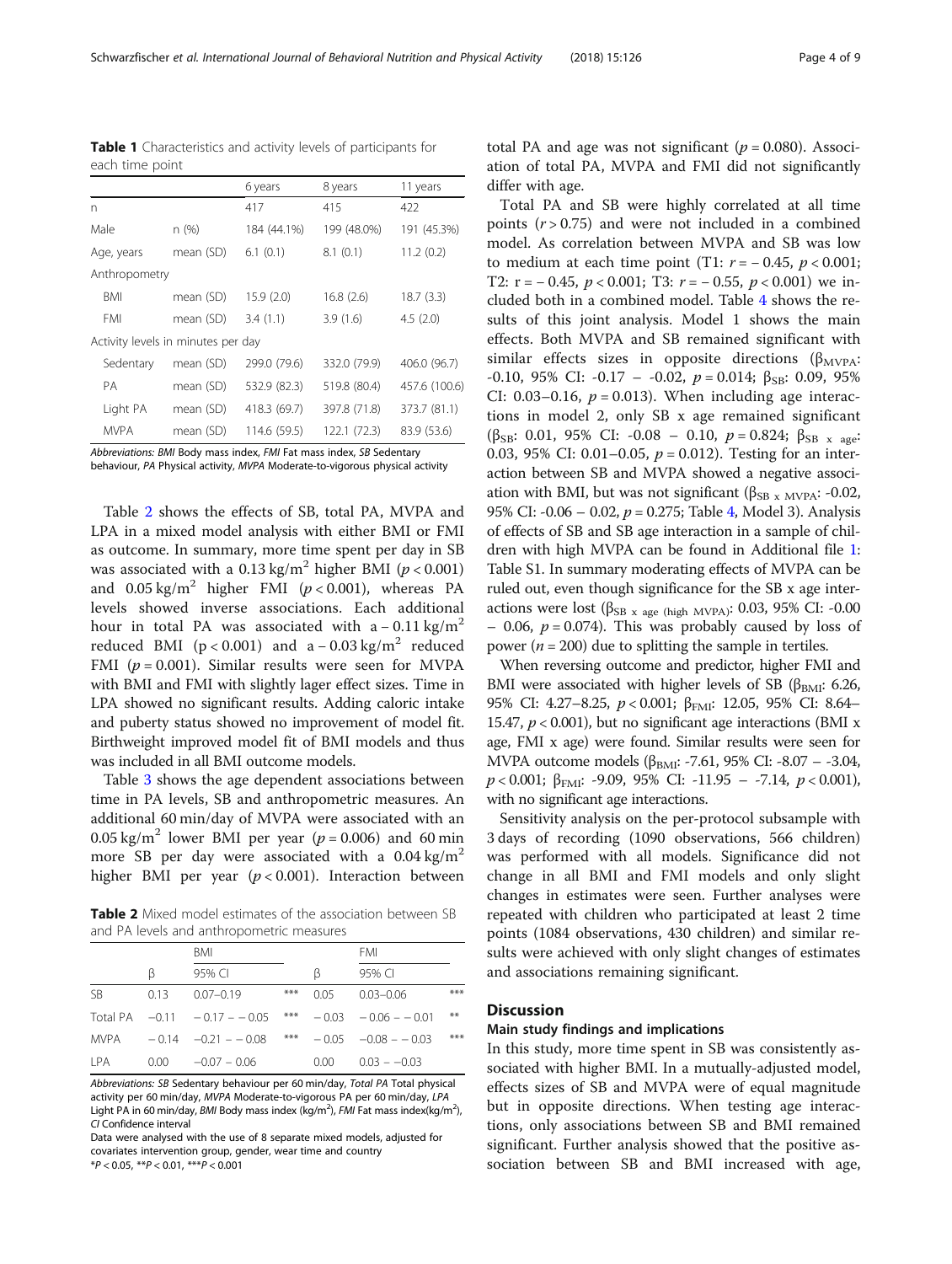|                          |      | SB model       |       |         | PA model       |            |         | MVPA model     |       |
|--------------------------|------|----------------|-------|---------|----------------|------------|---------|----------------|-------|
| Outcome: Body mass index |      |                |       |         |                |            |         |                |       |
|                          | β    | 95% CI         |       | β       | 95% CI         |            | β       | 95% CI         |       |
| Age                      | 0.26 | $0.13 - 0.39$  | $***$ | 0.66    | $0.48 - 0.84$  | ***        | 0.60    | $0.53 - 0.67$  | $***$ |
| SB                       | 0.04 | $-0.04 - 0.11$ |       |         |                |            |         |                |       |
| SB x Age                 | 0.04 | $0.02 - 0.06$  | $***$ |         |                |            |         |                |       |
| Total PA                 |      |                |       | $-0.06$ | $-0.14 - 0.01$ |            |         |                |       |
| Total PA x Age           |      |                |       | $-0.02$ | $-0.04 - 0.00$ |            |         |                |       |
| <b>MVPA</b>              |      |                |       |         |                |            | $-0.04$ | $-0.14 - 0.05$ |       |
| MVPA x Age               |      |                |       |         |                |            | $-0.05$ | $-0.09 - 0.01$ | $***$ |
| Outcome: Fat mass index  |      |                |       |         |                |            |         |                |       |
| Age                      | 0.10 | $0.03 - 0.23$  | $***$ | 0.08    | $0.02 - 0.21$  | $\ast\ast$ | 0.11    | $0.06 - 0.21$  | $***$ |
| <b>SB</b>                | 0.05 | $0.02 - 0.09$  | $***$ |         |                |            |         |                |       |
| SB x Age                 | 0.00 | $0.00 - 0.00$  |       |         |                |            |         |                |       |
| Total PA                 |      |                |       | $-0.05$ | $-0.05 - 0.00$ | $***$      |         |                |       |
| Total PA x Age           |      |                |       | 0.00    | $0.00 - 0.00$  |            |         |                |       |
| <b>MVPA</b>              |      |                |       |         |                |            | $-0.03$ | $-0.05 - 0.00$ |       |
| MVPA x Age               |      |                |       |         |                |            | 0.00    | $-0.03 - 0.00$ |       |

<span id="page-4-0"></span>Table 3 Age dependent associations of time spent in sedentary behaviour, total and moderate-to-vigorous physical activity and anthropometric measures

Abbreviations: SB sedentary behaviour per 60 min/day, Total PA total physical activity per 60 min/day, MVPA moderate to vigorous PA per 60 min/day, CI confidence interval \*P < 0.05, \*\*P < 0.01, \*\*\*P < 0.001

Data were analysed with the use of 3 separate mixed models, adjusted for covariates gender, intervention group, wear time and study country; Age was centred to the lowest age of any participant (5.89 years).

whereas BMI showed a stable association with SB over time, regardless of age. Overall, our results suggest that SB may play an important role in childhood overweight and obesity development.

The study confirms emerging evidence of a negative association between SB in childhood (device-based measurements) with BMI, even when concurrent levels of MVPA are considered. A study by Mitchell et al. [[29](#page-8-0)] also used device-based measurement methods in 789 children between 9 and 15 years of age. Over the observed age period, SB was associated with an increasing BMI in children on the 50th, 75th and 90th BMI percentiles, when applying quantile regression. Another recent study by Mann et al. [[30\]](#page-8-0) employed bivariate linear spline models to test the independent effect of SB on adiposity markers in children 7 to 15 years of age, after adjustment for MVPA. Increasing SB was associated with an annual increased BMI  $(0.07 \text{ kg/m}^2, 95\% \text{ CI}$ 0.06-0.09) and annual increased FMI (0.14 kg/m<sup>2</sup>, 95% CI: 0.10–0.18). However, the reported associations between SB and obesity indices are not uniform. Another international cross-sectional study in a sample of 6539 children examined the relationship between MVPA, SB and obesity. It found that only MVPA, but not SB, was

Table 4 Combined main effects (Model 1) and age dependent effects (Model 2) and interaction (Model 3) of time spent in sedentary behaviour and moderate-to-vigorous physical activity on body mass index

|             | Model 1 |                |        | Model 2 |                |        | Model 3 |                |       |
|-------------|---------|----------------|--------|---------|----------------|--------|---------|----------------|-------|
|             | β       | 95% CI         |        |         | 95% CI         |        | β       | 95% CI         |       |
| Age         | 0.49    | $0.45 - 0.54$  | $***$  | 0.33    | $0.13 - 0.52$  | $***$  | 0.49    | $0.45 - 0.54$  | $***$ |
| <b>SB</b>   | 0.09    | $0.03 - 0.16$  | $***$  | 0.01    | $-0.08 - 0.10$ |        | 0.12    | $0.03 - 0.21$  | $*$   |
| <b>MVPA</b> | $-0.10$ | $-0.17 - 0.02$ | $\ast$ | $-0.06$ | $-0.17 - 0.05$ |        | 0.01    | $-0.20 - 0.22$ |       |
| SB x Age    |         |                |        | 0.03    | $0.01 - 0.06$  | $\ast$ |         |                |       |
| MVPA x Age  |         |                |        | $-0.02$ | $-0.06 - 0.03$ |        |         |                |       |
| SB x MVPA   |         |                |        |         |                |        | $-0.02$ | $-0.06 - 0.02$ |       |

Abbreviations: SB sedentary behaviour per 60 min/day, MVPA moderate to vigorous PA per 60 min/day, CI confidence interval

Data were analysed with the use of 3 separate mixed models, adjusted for covariates gender, intervention group, wear time and study country; age was centred to the lowest age of any participant (5.89 years)

\*P < 0.05, \*\*P < 0.01, \*\*\*P < 0.001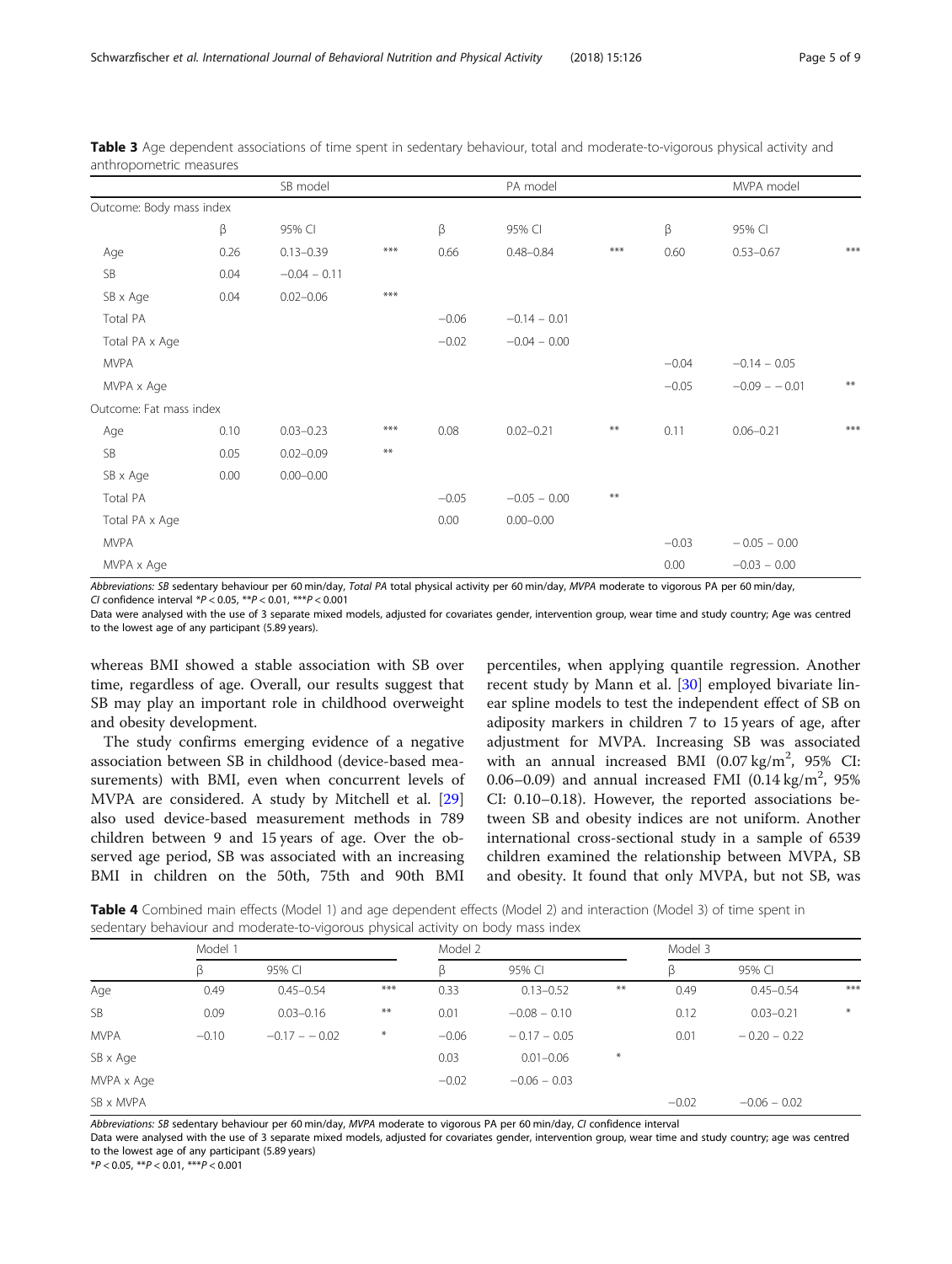significantly associated with BMI in a mutually adjusted model [\[31](#page-8-0)]. Thus, the interplay of higher SB, low PA and obesity needs further clarification. Long-term cohort studies in childhood (with multiple measurement points) would help to better understand the impact of levels and changes of PA and SB on later obesity risk.

In the present study, cross-sectional associations between movement behaviour and BMI as well as FMI were found, but no age interactions between movement behaviour and FMI were found. Basterfield et al. [[32\]](#page-8-0) reported that proxies for body weight (like BMI) are inferior to direct measures of body composition, when looking at adiposity outcomes. However, body fat mass from impedance measurements give fairly good body composition measures but lack precision [\[33\]](#page-8-0), which might explain the lack of significant longitudinal effects of PA on FMI in our study. Additionally, effects sizes of associations with BMI in our study and other studies were rather small [[12,](#page-7-0) [30,](#page-8-0) [34\]](#page-8-0). This brings to question, whether PA promotion is an adequate or effective tool for obesity prevention. Intervention studies are needed to clarify whether a substantial increase in habitual PA and a reduction of SB can result in a meaningful change of obesity markers in children.

In our study, results of an inverse analysis showed that higher BMI or FMI are associated with lower levels of MVPA and higher levels of SB, supporting the hypothesis of a bi-directional association. We also showed an age-dependent association between higher SB and higher BMI; higher BMI showed a stable association with higher SB over time. These results are similar to findings of a study from Marques et al. [\[9](#page-7-0)] where in a sample of 10- to 11-year old children a bi-directional association was only seen on cross-sectional, but not prospective analysis. These ambiguous results, taken together with inconsistent results from other studies [\[12](#page-7-0)–[14\]](#page-7-0), do not yet allow a firm conclusion about the direction of effects. Our study indicates that a consistently increased SB results in a higher BMI at later ages, whereas a consistently high BMI seems not to increase SB levels.

Our results stress the importance of reducing excess time in SB for the prevention of childhood obesity. Nevertheless, the practical application of our findings is difficult. In order to reduce SB, time spent in SB needs to be replaced by a form of PA, either LPA or MVPA. LPA comprises the majority of PA, about 80% of total PA measured in our cohort. Due to its light intensity, LPA is an "easy" substitute to SB. Effects of LPA on anthropometric measures range from showing a negative association with fat mass  $[35, 36]$  $[35, 36]$  $[35, 36]$  $[35, 36]$  $[35, 36]$ , to no relationship, a finding reported in our study as well as other studies [[37\]](#page-8-0). Thus, increasing LPA as a preventative measure for obesity is still unclear. Furthermore, interventions trying to increase children's PA and MVPA lack convincing results [[38](#page-8-0)] and show variable success rates for childhood obesity prevention [\[39,](#page-8-0) [40](#page-8-0)]. Additionally, when looking at effect sizes from our results and others [[30,](#page-8-0) [37](#page-8-0)], even with substantial increases in MVPA, only small reductions of BMI could be achieved.

## Strengths and limitations

A strength of our study includes the longitudinal multicentre design of children born after the year 2000. Other strengths include device-based measurement of activity at each time point with high quality measurements of outcomes using standardised methods, with adjustment for various potential confounders.

In terms of generalizability of the findings, study participants were from Western European countries and mainly from metropolitan areas, making the results of this study generalizable to children with similar demographics. This was a secondary analysis of a randomized intervention trial whose a-priori hypothesis was the effect of varying protein content in infant formula on obesity risk. The intervention (high and low protein infant formula) showed an effect on BMI until 6 years of age  $[16]$  $[16]$  $[16]$ , which might have influence the results. However, in this secondary analysis of childhood movement behaviour, the high and low protein intervention did not directly affect SB or PA levels. Adjustment for the intervention groups improved the overall fit of our statistical models. No confounding effects or interactions of early life intervention groups were observed.

PA and SB were measured at each of the three time points, which allowed for change in activity levels to be accounted for, over the observed time period, and allowed for modelling potential effects on anthropometric outcomes. Final models included age interactions for PA as well as SB, an aspect which other published studies are lacking [[14](#page-7-0), [34\]](#page-8-0). Accounting for possible age effects is of unique importance, since the period between childhood and adolescence is characterized by various changes in PA and SB [\[41\]](#page-8-0). The generation of children born after the year 2000 generally have a different lifestyle, compared to older generations, which is largely influenced by digitization of extracurricular activities. For example, universal access to telecommunication via mobile phones, use of smart phones, video games, time spent watching television or other 'screen time' activities, which influences PA and SB is significantly higher compared to older generations.

The results of our study are based on a European birth cohort and employed high quality measurement methods, which makes results generalizable to European children. However, some methodological factors, together with the relatively small sample size due to attrition, limit the external validity of our study to some extent.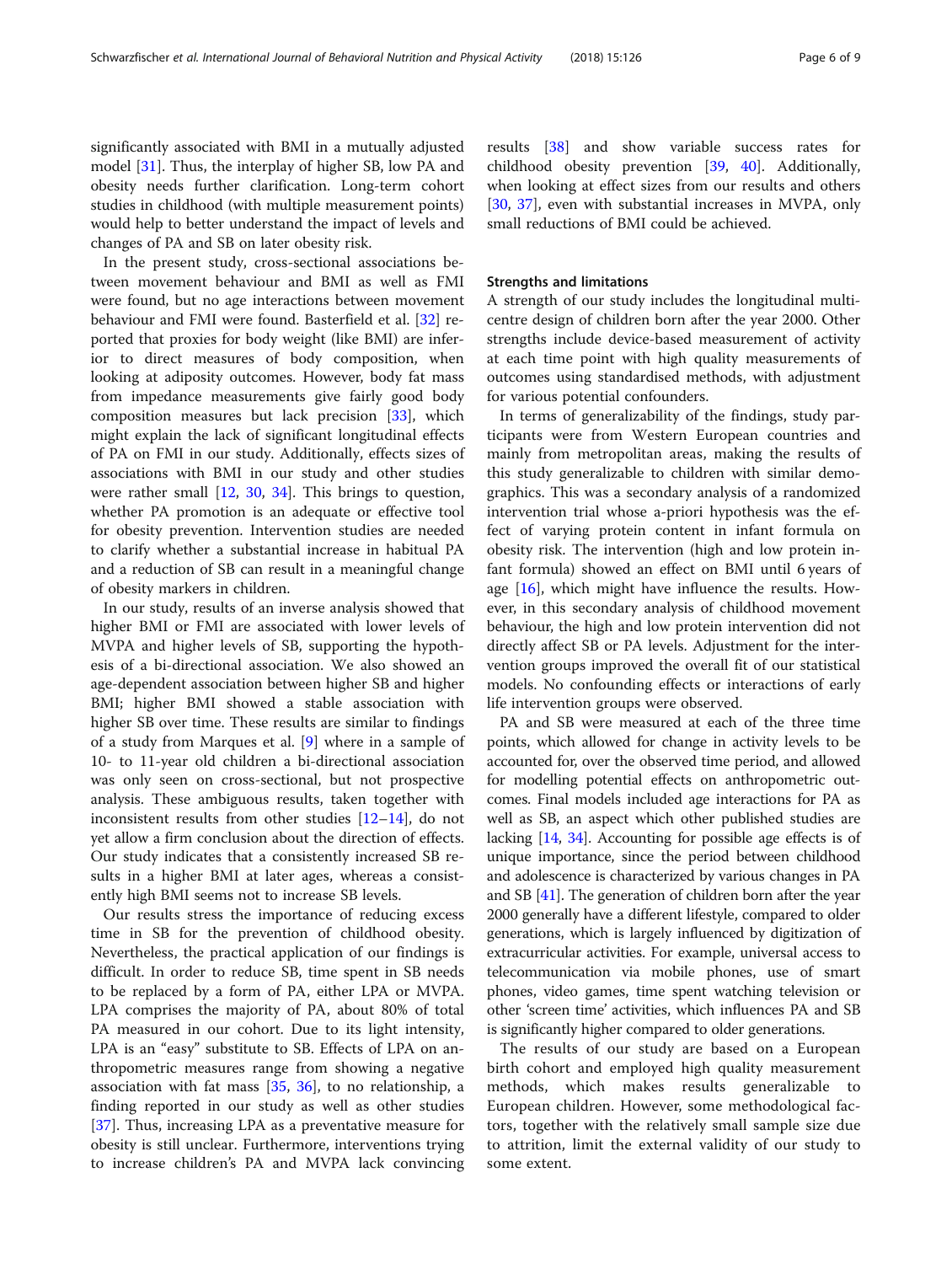<span id="page-6-0"></span>Although device-based measurement of PA and SB can be a more reliable and more valid type of assessment of overall daily SB compared to self-report [[6\]](#page-7-0), it is difficult to compare results of accelerometer-based studies to other studies due to various differences. These differences include: cut-off values for intensities, epoch's lengths, number of days measured and the various devices used for PA and SB measurement. The SenseWear armband provides many advantages over other instruments, since it is a combination of a conventional accelerometer but with additional body sensors. Nevertheless, it is rarely used in PA-related science. This makes our study difficult to directly compare to other studies which did not sure the SenseWear armband.

Another limitation of our measurement is the relatively short measurement period (3 days). Additionally, there was a lack of a wear-time protocol, which might have biased the activity measurement results. However, the identification of wear-time and non-wear-time was not an issue, as the SenseWear armband automatically detects when the device is taken off, due to its detection of body heat. Due to the detection of body heat, the advantage of measuring SB with the SenseWear device is that the number for minutes in SB is more reliably measures than with other devices. Most other accelerometer-based studies approximate non-wear-time by consecutive zeros in device outputs (non-wear criteria ranging from 20 min of consecutive zeros to 60 min with and without allowance of interruptions). Problems arose when identifying time spent sleeping. With an average of 7 h of sleep per day, daily sleeping time classified by the Sensewear, was relatively short. After adding lying time to time spent sleeping, a more realistic daily average was calculated, at about 9.2 h per day. Potential lying time or time spent in reclined positions during the day (which is normally defined as SB [\[22](#page-7-0)]) was excluded, resulting in a slight underestimation of SB. Additionally, validation studies in children found inaccurate measures of energy expenditure in children when using armbands, which subsequently lead to a misclassification of activities [\[42](#page-8-0)–[44](#page-8-0)]. While the algorithm of the armband and its software has improved over the years, the latest versions were not available for our data [\[45](#page-8-0)].

## Conclusion

In summary, children that spent a longer time in SB had a higher BMI, even when adjusting for time spent in MVPA. This observation supports inactivity as an independent risk factor for childhood obesity. On the other hand, a shorter time spent in MVPA predicted a reduced BMI over a 5-year period. Effect sizes were rather small, however, and were no longer significant after adjustment for SB. In future interventions for obesity prevention, the focus shouldn't solely be on increasing high intensity

PA, but should also emphasise reducing time spent in SB. Although LPA showed no associations with BMI, promotion of LPA to reduce SB might be a more realistic target than promotion of MVPA alone. Lack of results regarding adiposity measures, like FMI, demonstrates the need for more studies examining the combined effects of SB and PA on obesity and adiposity.

## Additional file

[Additional file 1:](https://doi.org/10.1186/s12966-018-0756-3) Table S1. Age dependent associations of time spent in sedentary behaviour and anthropometric measures in a subsample of children of the highest tertile of MVPA over the three measurement points ( $n = 200$ ). (DOCX 13 kb)

#### Abbreviations

CHOP: Childhood obesity project; CI: Confidence interval; FMI: Fat mass index; LPA: Light physical activity; MET: Metabolic equivalents of task; min: Minutes; MVPA: Moderate to vigorous physical activity; PA: Physical activity; SB: Sedentary behaviour

#### Acknowledgements

We thank the participating families and all project partners for their enthusiastic support of the project. We thank our colleague Melissa Theurich for English language editing.

The European Childhood Obesity Trial Study Group: Philippe Goyens, Clotilde Carlier, Joana Hoyos, Pascale Poncelet, Elena Dain (Université Libre de Bruxelles –Brusselles, Belgium); Françoise Martin, Annick Xhonneux, Jean-Paul Langhendries, Jean-Noel Van Hees (CHC St Vincent –Liège-Rocourt, Belgium); Ricardo Closa-Monasterolo, Joaquin Escribano, Veronica Luque, Georgina Mendez, Natalia Ferre, Marta Zaragoza-Jordana, Mariona Gispert-Llauradó, Carme Rubio-Torrents (Universitat Rovira i Virgili, IISPV, Taragona, Spain); Marcello Giovannini, Enrica Riva, Carlo Agostoni, Silvia Scaglioni, Elvira Verduci, Fiammetta Vecchi, Alice Re Dionigi (University of Milano, Milano, Italy); Jerzy Socha, Piotr Socha (Children's Memorial Health Institute, Department of Gastroenterology, Hepatology and Immunology, Warsaw, Poland); Anna Dobrzańska, Dariusz Gruszfeld (Children's Memorial Health Institute, Neonatal Intensive Care Unit, Warsaw, Poland); Anna Stolarczyk, (Children's Memorial Health Institute, Department of Gastroenterology, Warsaw, Poland); Roman Janas, (Children's Memorial Health Institute, Diagnostic Laboratory, Warsaw, Poland); Emmanuel Perrin (Danone Research Centre for Specialized Nutrition, Schiphol, The Netherlands); Rüdiger von Kries (Division of Pediatric Epidemiology, Institute of Social Pediatrics and Adolescent Medicine, Ludwig Maximilians University of Munich, Munich, Germany); Helfried Groebe, Anna Reith, Renate Hofmann (Klinikum Nurnberg Sued, Nurnberg, Germany); Berthold Koletzko, Veit Grote, Martina Totzauer, Peter Rzehak, Sonia Schiess, Jeannette Beyer, Michaela Fritsch, Uschi Handel, Ingrid Pawellek, Sabine Verwied-Jorky, Iris Hannibal, Hans Demmelmair, Gudrun Haile, Melissa Theurich (Division of Nutritional Medicine and Metabolism, Dr. von Hauner Children's Hospital, University of Munich Medical Centre, Munich, Germany).

## Funding

The studies reported herein have been carried out with partial financial support from the Commission of the European Community, the European Union's Seventh Framework Programme (FP7/2007–2013), project EarlyNutrition under grant agreement no. 289346, the EU H2020 project PHC-2014-DynaHealth under grant no. 633595 and the European Research Council Advanced Grant META-GROWTH (ERC-2012-AdG – no.322605). This manuscript does not necessarily reflect the views of the Commission and in no way anticipates the future policy in this area. Partial financial support from Polish Ministry of Science and Higher Education (2571/7.PR/2012/2).

#### Availability of data and materials

The CHOP cohorts' data are available only to the collaborating scientists from the respective CHOP participating centres. The data may be available upon request for some of the participating centres but not for all due to relevant data protection laws.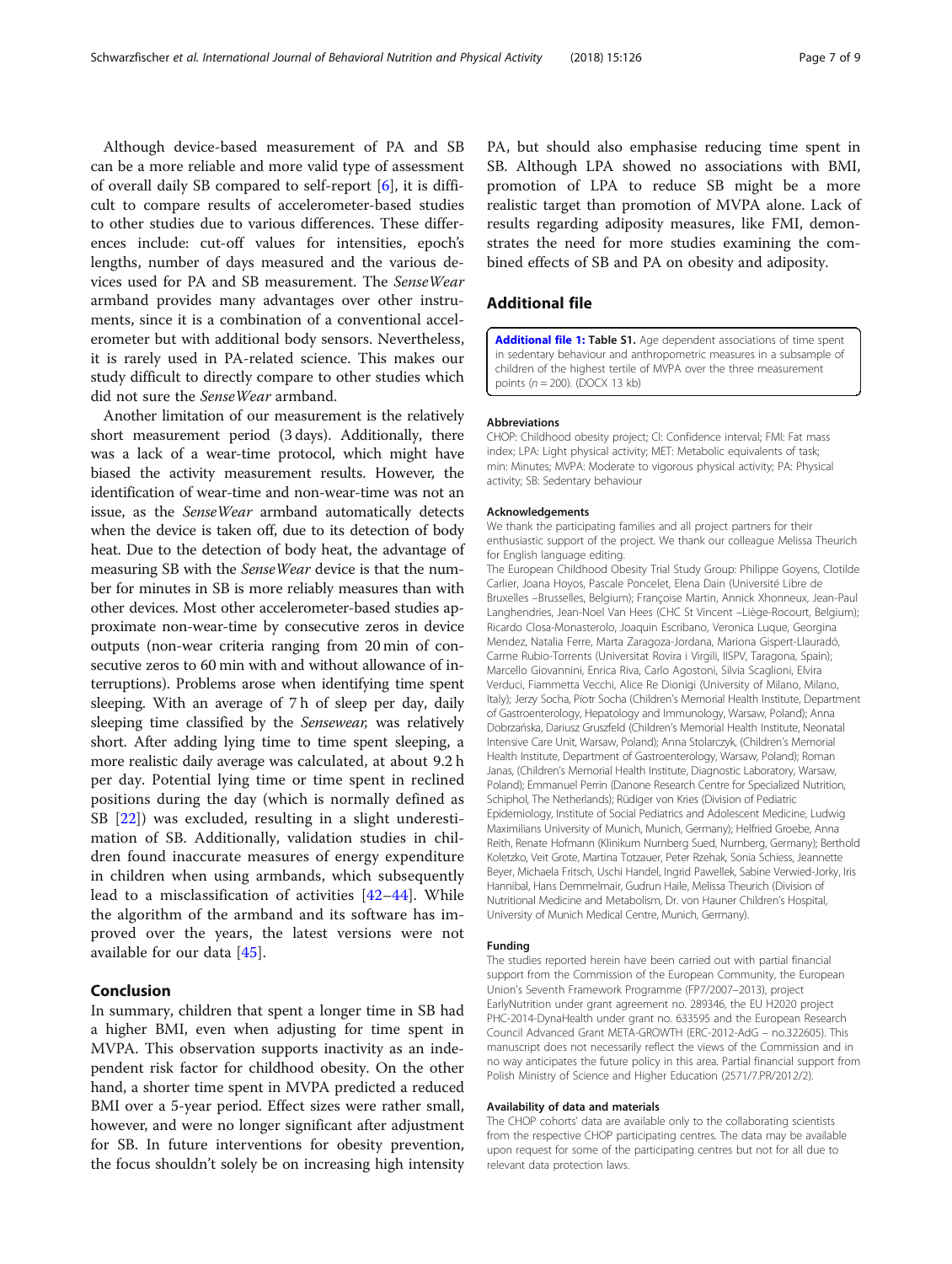## <span id="page-7-0"></span>Authors' contributions

PS: analysis of the data, drafted and finalized the manuscript; MW: participated in the data analysis and critical reading of manuscript; DG, PS, VL, RC-M, DR, MM, BM, EV: conduct of study, data entry at study sites and critical reading of manuscript; BK: designed the research and critical reading of manuscript; VG: designed the research, participated in the data analysis and critically reviewed the manuscript. All authors have read and approved the final version of this manuscript.

#### Ethics approval and consent to participate

Belgium: Comitè d'Ethique Medicale de Centre Hospitalier Chretien Liege; No. OM87. Germany: Bayerische Landesärztekammer Ethik-Kommission, No. 02070. Italy: Azienda Ospedaliera San Paolo Comitato Etico, No 14/2002. Poland: Instytut Pomnik-Centrum Zdrowia Dziecka Komitet Etyczny, No 243/KE/2001. Spain: Comité ético de investigación clínica del Hospital Universitario de Tarragona Joan XXIII, Comité ético de investigación clínica del Hospital Universitario Sant Joan de Reus. Written informed consent has been obtained from all participants included in the analysed study and the study is being conducted in accordance with the declaration of Helsinki.

#### Consent for publication

Not applicable.

#### Competing interests

The authors declare that they have no competing interests.

## Publisher's Note

Springer Nature remains neutral with regard to jurisdictional claims in published maps and institutional affiliations.

#### Author details

1 Division of Metabolic and Nutritional Medicine, LMU -

Ludwig-Maximilians-Universität München, Dr. von Hauner Children's Hospital, Lindwurmstr 4, 80337 Muenchen, Germany. <sup>2</sup>Neonatal Intensive Care Unit, Children's Memorial Health Institute, Warsaw, Poland. <sup>3</sup>Department of Gastroenterology, Children's Memorial Health Institute, Warsaw, Poland. <sup>4</sup> Paediatrics Research Unit, Universitat Rovira i Virgili, IISPV, Reus, Spain. <sup>5</sup>CHC St. Vincent, Liège-Rocourt, Belgium. <sup>6</sup>Department of Paediatrics, San Paolo Hospital, University of Milan, Milan, Italy.

#### Received: 26 July 2018 Accepted: 21 November 2018 Published online: 07 December 2018

#### References

- 1. Wijnhoven TM, van Raaij JM, Spinelli A, Starc G, Hassapidou M, Spiroski I, et al. WHO European childhood obesity surveillance initiative: body mass index and level of overweight among 6–9-year-old children from school year 2007/2008 to school year 2009/2010. BMC Public Health. 2014;14:806. [https://doi.org/10.1186/1471-2458-14-806.](https://doi.org/10.1186/1471-2458-14-806)
- 2. Manios Y, Costarelli V. Childhood obesity in the WHO European region. In: Moreno LA, Pigeot I, Ahrens W, editors. Epidemiology of obesity in children and adolescents: prevalence and etiology. New York: Springer New York; 2011. p. 43–68.
- 3. Kelishadi R. Childhood overweight, obesity, and the metabolic syndrome in developing countries. Epidemiol Rev. 2007;29:62–76. [https://doi.org/10.1093/](https://doi.org/10.1093/epirev/mxm003) [epirev/mxm003](https://doi.org/10.1093/epirev/mxm003).
- 4. Griffiths LJ, Sera F, Cortina-Borja M, Law C, Ness A, Dezateux C. Objectively measured physical activity and sedentary time: crosssectional and prospective associations with adiposity in the millennium cohort study. BMJ Open. 2016;6:e010366 [https://www.ncbi.nlm.nih.gov/](https://www.ncbi.nlm.nih.gov/pmc/articles/PMC4838720/pdf/bmjopen-2015-010366.pdf) [pmc/articles/PMC4838720/pdf/bmjopen-2015-010366.pdf.](https://www.ncbi.nlm.nih.gov/pmc/articles/PMC4838720/pdf/bmjopen-2015-010366.pdf)
- Carson V, Hunter S, Kuzik N, Gray CE, Poitras VJ, Chaput JP, et al. Systematic review of sedentary behaviour and health indicators in school-aged children and youth: an update. Appl Physiol Nutr Metab. 2016;41:S240–65. <https://doi.org/10.1139/apnm-2015-0630>.
- 6. Lubans DR, Hesketh K, Cliff DP, Barnett LM, Salmon J, Dollman J, et al. A systematic review of the validity and reliability of sedentary behaviour measures used with children and adolescents. Obes Rev. 2011;12:781–99. [https://doi.org/10.1111/j.1467-789X.2011.00896.x.](https://doi.org/10.1111/j.1467-789X.2011.00896.x)
- 7. Wilks DC, Besson H, Lindroos AK, Ekelund U. Objectively measured physical activity and obesity prevention in children, adolescents and adults: a

systematic review of prospective studies. Obes Rev. 2011;12:e119–29. [https://doi.org/10.1111/j.1467-789X.2010.00775.x.](https://doi.org/10.1111/j.1467-789X.2010.00775.x)

- 8. Wilks DC, Sharp SJ, Ekelund U, Thompson SG, Mander AP, Turner RM, et al. Objectively measured physical activity and fat mass in children: a biasadjusted meta-analysis of prospective studies. PLoS One. 2011;6:e17205. [https://doi.org/10.1371/journal.pone.0017205.](https://doi.org/10.1371/journal.pone.0017205)
- 9. Marques A, Minderico C, Martins S, Palmeira A, Ekelund U, Sardinha LB. Cross-sectional and prospective associations between moderate to vigorous physical activity and sedentary time with adiposity in children. Int J Obes. 2016;40:28–33. <https://doi.org/10.1038/ijo.2015.168>.
- 10. Tanaka C, Reilly JJ, Huang WY. Longitudinal changes in objectively measured sedentary behaviour and their relationship with adiposity in children and adolescents: systematic review and evidence appraisal. Obes Rev. 2014;15:791–803. [https://doi.org/10.1111/obr.12195.](https://doi.org/10.1111/obr.12195)
- 11. Froberg A. "Couch-potatoeism" and childhood obesity: the inverse causality hypothesis. Prev Med. 2015;73:53–4. [https://doi.org/10.1016/j.ypmed.2015.01.018.](https://doi.org/10.1016/j.ypmed.2015.01.018)
- 12. Hjorth MF, Chaput JP, Ritz C, Dalskov SM, Andersen R, Astrup A, et al. Fatness predicts decreased physical activity and increased sedentary time, but not vice versa: support from a longitudinal study in 8- to 11-year-old children. Int J Obes (Lond). 2014;38:959–65. [https://doi.org/10.1038/ijo.2013.229.](https://doi.org/10.1038/ijo.2013.229)
- 13. Richmond RC, Davey Smith G, Ness AR, den Hoed M, McMahon G, Timpson NJ. Assessing causality in the association between child adiposity and physical activity levels: a Mendelian randomization analysis. PLoS Med. 2014; 11:e1001618. <https://doi.org/10.1371/journal.pmed.1001618>.
- 14. Hallal PC, Reichert FF, Ekelund U, Dumith SC, Menezes AM, Victora CG, et al. Bidirectional cross-sectional and prospective associations between physical activity and body composition in adolescence: birth cohort study. J Sports Sci. 2012;30:183–90. [https://doi.org/10.1080/02640414.2011.631570.](https://doi.org/10.1080/02640414.2011.631570)
- 15. Koletzko B, von Kries R, Closa R, Escribano J, Scaglioni S, Giovannini M, et al. Lower protein in infant formula is associated with lower weight up to age 2 y: a randomized clinical trial. Am J Clin Nutr. 2009;89:1836–45. [https://doi.](https://doi.org/10.3945/ajcn.2008.27091) [org/10.3945/ajcn.2008.27091.](https://doi.org/10.3945/ajcn.2008.27091)
- 16. Weber M, Grote V, Closa-Monasterolo R, Escribano J, Langhendries JP, Dain E, et al. Lower protein content in infant formula reduces BMI and obesity risk at school age: follow-up of a randomized trial. Am J Clin Nutr. 2014;99: 1041–51. [https://doi.org/10.3945/ajcn.113.064071.](https://doi.org/10.3945/ajcn.113.064071)
- 17. Andre D, Pelletier R, Farringdon J, Safier S, Talbott W, Stone R, et al. The development of the SenseWear® armband, a revolutionary energy assessment device to assess physical activity and lifestyle. BodyMedia Inc. 2006. [http://1fw.dotfit.com/sites/63/templates/categories/images/1783/Dev\\_](http://1fw.dotfit.com/sites/63/templates/categories/images/1783/Dev_SenseWear_article.pdf) [SenseWear\\_article.pdf.](http://1fw.dotfit.com/sites/63/templates/categories/images/1783/Dev_SenseWear_article.pdf) Accessed 3 Dec 2018.
- 18. Trost SG, Pate RR, Freedson PS, Sallis JF, Taylor WC. Using objective physical activity measures with youth: how many days of monitoring are needed? Med Sci Sports Exerc. 2000;32:426–31 <http://www.ncbi.nlm.nih.gov/pubmed/10694127>.
- 19. Schwarzfischer P, Weber M, Gruszfeld D, Socha P, Luque V, Escribano J, et al. BMI and recommended levels of physical activity in school children. BMC Public Health. 2017;17:595. [https://doi.org/10.1186/s12889-017-4492-4.](https://doi.org/10.1186/s12889-017-4492-4)
- 20. Trost SG, Loprinzi PD, Moore R, Pfeiffer KA. Comparison of accelerometer cut points for predicting activity intensity in youth. Med Sci Sports Exerc. 2011;43:1360–8. <https://doi.org/10.1249/MSS.0b013e318206476e>.
- 21. Sedentary Behaviour Research Network. Letter to the editor: standardized use of the terms "sedentary" and "sedentary behaviours". Appl Physiol Nutr Metab. 2012;37:540–2. <https://doi.org/10.1139/h2012-024>.
- 22. Tremblay MS, Aubert S, Barnes JD, Saunders TJ, Carson V, Latimer-Cheung AE, et al. Sedentary behavior research network (SBRN) – terminology consensus project process and outcome. Int J Behav Nutr Phys Act. 2017;14: 75. <https://doi.org/10.1186/s12966-017-0525-8>.
- 23. Arvidsson D, Slinde F, Larsson S, Hulthen L. Energy cost in children assessed by multisensor activity monitors. Med Sci Sports Exerc. 2009;41:603–11. [https://doi.org/10.1249/MSS.0b013e31818896f4.](https://doi.org/10.1249/MSS.0b013e31818896f4)
- 24. Calabro MA, Welk GJ, Eisenmann JC. Validation of the SenseWear pro armband algorithms in children. Med Sci Sports Exerc. 2009;41:1714–20. <https://doi.org/10.1249/MSS.0b013e3181a071cf>.
- 25. Backlund C, Sundelin G, Larsson C. Validity of armband measuring energy expenditure in overweight and obese children. Med Sci Sports Exerc. 2010; 42:1154–61. [https://doi.org/10.1249/Mss.0b013e3181c84091.](https://doi.org/10.1249/Mss.0b013e3181c84091)
- 26. de Onis M, Onyango AW, Borghi E, Siyam A, Nishida C, Siekmann J. Development of a WHO growth reference for school-aged children and adolescents. Bull World Health Organ. 2007;85:660–7. [https://doi.org/10.2471/BLT.07.043497.](https://doi.org/10.2471/BLT.07.043497)
- 27. Luque V, Closa-Monasterolo R, Rubio-Torrents C, Zaragoza-Jordana M, Ferre N, Gispert-Llaurado M, et al. Bioimpedance in 7-year-old children: validation by